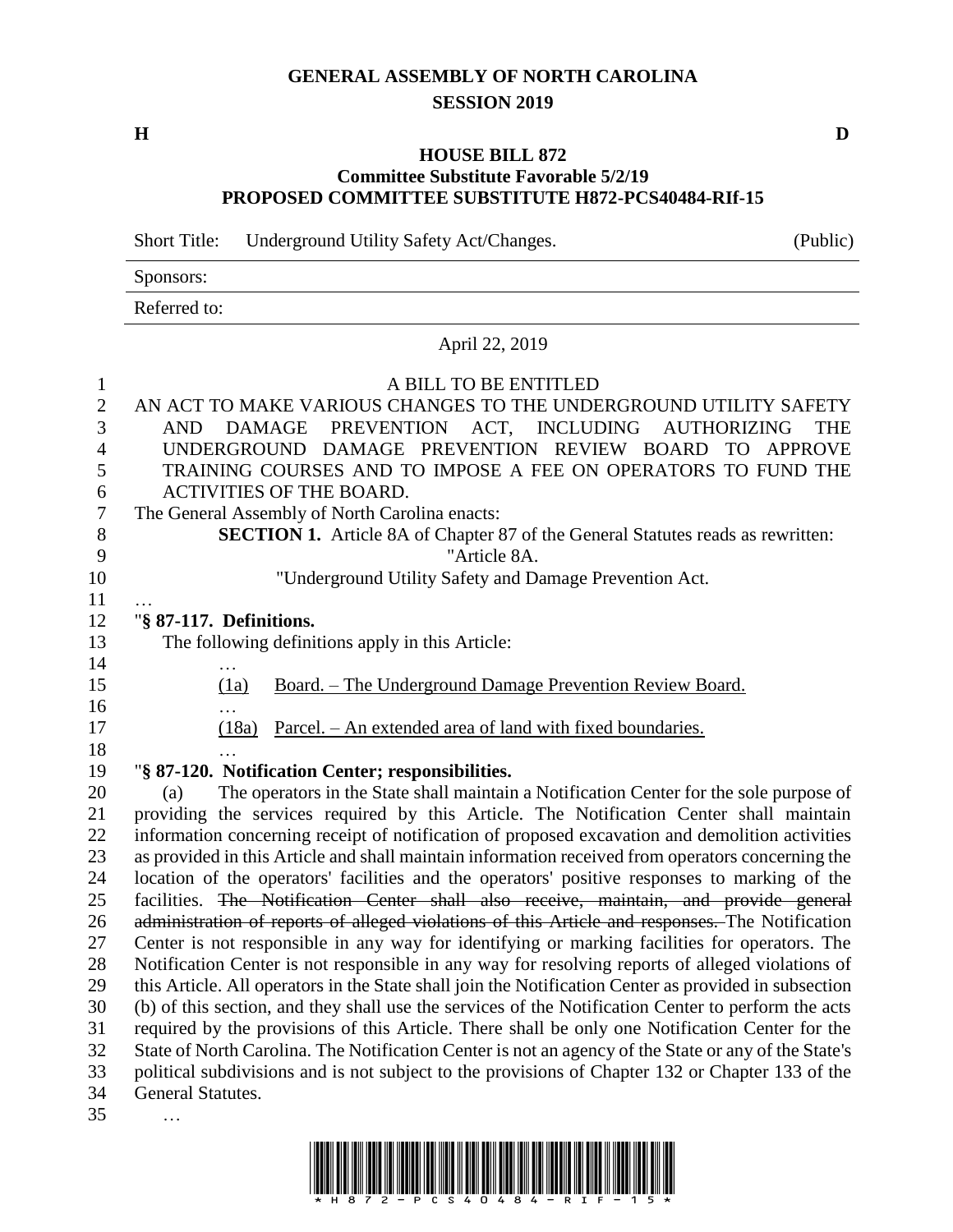|     |                   | <b>General Assembly Of North Carolina</b>                                                                                                                   | <b>Session 2019</b> |
|-----|-------------------|-------------------------------------------------------------------------------------------------------------------------------------------------------------|---------------------|
| (c) |                   | The Notification Center shall have the following duties and responsibilities:                                                                               |                     |
|     | (1)               | Maintain a record of the notices received under subsection (d) of this section<br>for at least four years.                                                  |                     |
|     | (2)               | Maintain a record of reports of alleged violations of this Article received under                                                                           |                     |
|     |                   | subsection (e) of this section for at least four years, including responses to<br>such reports.                                                             |                     |
|     | (3)               | Receive and transmit notices as provided in subsection (d) of this section.                                                                                 |                     |
|     | (4)               | Develop and update, as needed, a business continuation plan.                                                                                                |                     |
|     | $\left(5\right)$  | Notify those persons against whom reports of alleged violations of this Article                                                                             |                     |
|     |                   | have been made and receive and maintain information submitted from such                                                                                     |                     |
|     |                   | persons in defense against the allegations.                                                                                                                 |                     |
|     | (6)               | Provide a positive response system.                                                                                                                         |                     |
|     | (7)               | Establish and operate a damage prevention training program for members of<br>the Notification Center. No person may recover damages in any manner or        |                     |
|     |                   | form from the Notification Center arising out of or related to the manner in<br>which the Notification Center conducts a damage prevention training program |                     |
|     |                   | or receives, transmits, or otherwise administers a report of an alleged violation                                                                           |                     |
|     |                   | of this Article.                                                                                                                                            |                     |
|     | (8)               | Provide aggregate data as requested by the Board to assess the operational fee                                                                              |                     |
|     |                   | authorized under G.S. 87-129A.                                                                                                                              |                     |
|     | (9)               | Provide information related to the Notification Center's receipt and                                                                                        |                     |
|     |                   | transmission of notices reasonably requested by the Board in its consideration                                                                              |                     |
|     |                   | of reports of alleged violations of this Article.                                                                                                           |                     |
|     |                   |                                                                                                                                                             |                     |
| (e) |                   | The Notification Center shall receive reports of alleged violations of this Article. The                                                                    |                     |
|     |                   | Notification Center shall contact persons against whom reports have been filed to inform them                                                               |                     |
|     |                   | of the alleged violation within 10 days of the filing of the report. The Notification Center shall                                                          |                     |
|     | $\leftrightarrow$ | maintain the following information regarding reports of alleged violations:<br>The name, address, and telephone number of the person making the report;     |                     |
|     | (2)               | The nature of the report, including the statute that is alleged to have been                                                                                |                     |
|     |                   | violated;                                                                                                                                                   |                     |
|     | (3)               | Information provided by the person making the report, including                                                                                             |                     |
|     |                   | correspondence, both written and electronic, pictures, and videos; and                                                                                      |                     |
|     | (4)               | Information provided by the person against whom the report has been filed,                                                                                  |                     |
|     |                   | including correspondence, both written and electronic, pictures, and videos.                                                                                |                     |
|     |                   | "87-121. Facility operator responsibilities.                                                                                                                |                     |
| (a) |                   | An operator shall provide to the excavator the following:                                                                                                   |                     |
|     | (1)               | The horizontal location and description of all of the operator's facilities in the                                                                          |                     |
|     |                   | area where the proposed excavation or demolition is to occur. The location                                                                                  |                     |
|     |                   | shall be marked by stakes, soluble paint, flags, or any combination thereof, as                                                                             |                     |
|     |                   | appropriate, depending upon the conditions in the area of the proposed                                                                                      |                     |
|     |                   | excavation or demolition. The operator shall, when marking as provided under                                                                                |                     |
|     |                   | this subdivision, use the APWA Uniform Color Code. If the diameter or width                                                                                 |                     |
|     |                   | of the facility is greater than four inches, the dimension of the facility shall be                                                                         |                     |
|     |                   | indicated at least every $25-50$ feet in the area of the proposed excavation or                                                                             |                     |
|     |                   | demolition. An operator who operates multiple facilities in the area of the<br>proposed excavation or demolition shall locate each facility.                |                     |
|     | (1a)              | The operator's identity, marked as provided in subdivision (1) of this                                                                                      |                     |
|     |                   | subsection, in the area where the proposed excavation or demolition is to                                                                                   |                     |
|     |                   | occur. At a minimum, the operator's identity shall be marked at the beginning                                                                               |                     |
|     |                   |                                                                                                                                                             |                     |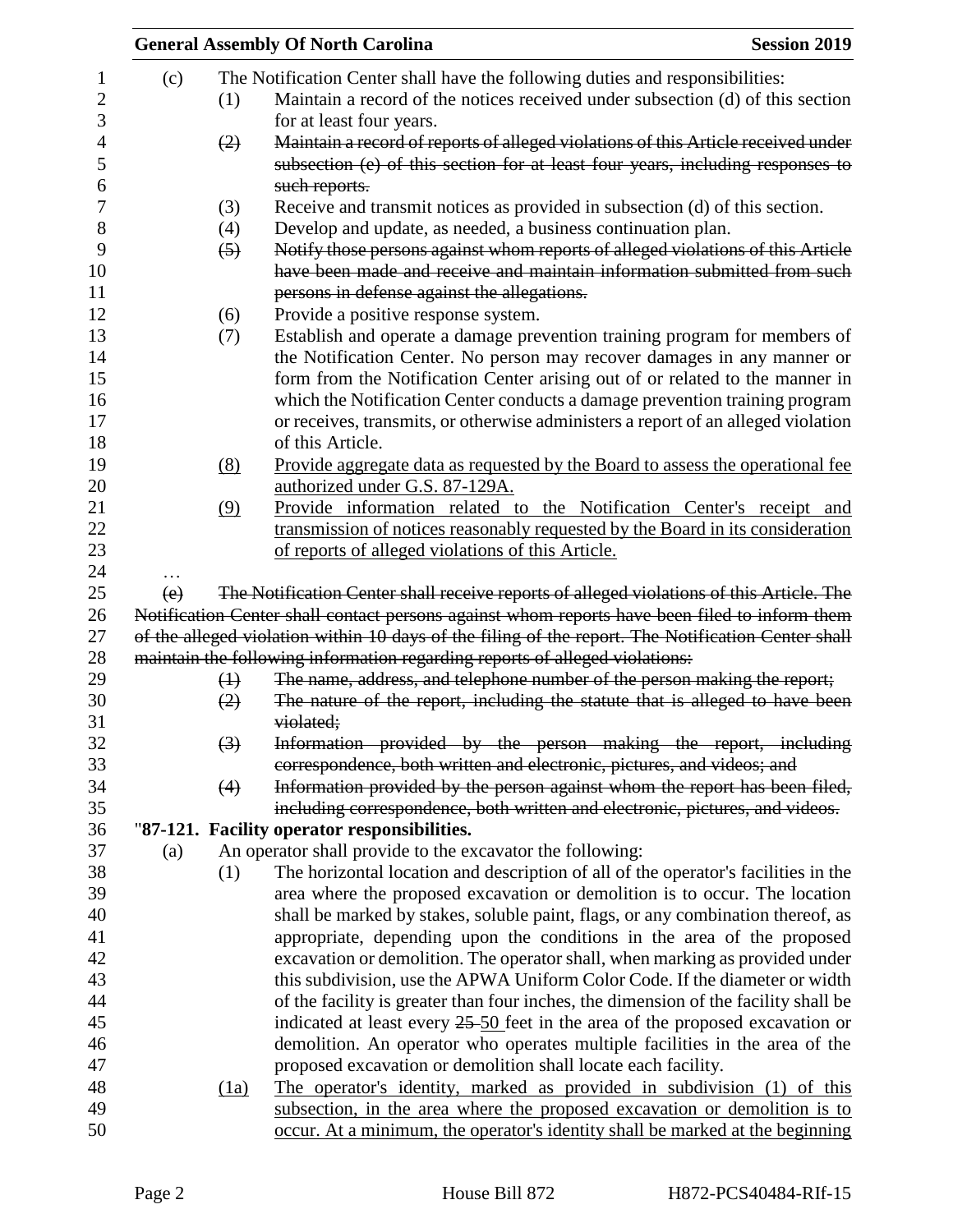|                               |          | <b>General Assembly Of North Carolina</b><br><b>Session 2019</b>                                                                                                                                                                                                                                                                                                                                                                                                                                                                                                                                                                                                                                                                                                                                                                                                                                                            |  |  |  |
|-------------------------------|----------|-----------------------------------------------------------------------------------------------------------------------------------------------------------------------------------------------------------------------------------------------------------------------------------------------------------------------------------------------------------------------------------------------------------------------------------------------------------------------------------------------------------------------------------------------------------------------------------------------------------------------------------------------------------------------------------------------------------------------------------------------------------------------------------------------------------------------------------------------------------------------------------------------------------------------------|--|--|--|
|                               |          | point, at intervals of 200 linear feet, and at the end point of the proposed<br>excavation or demolition.                                                                                                                                                                                                                                                                                                                                                                                                                                                                                                                                                                                                                                                                                                                                                                                                                   |  |  |  |
|                               |          | "§ 87-122. Excavator responsibilities.                                                                                                                                                                                                                                                                                                                                                                                                                                                                                                                                                                                                                                                                                                                                                                                                                                                                                      |  |  |  |
| .<br>(b)<br>of the following: |          | The notice required by subsection (a) of this section shall, at a minimum, contain all                                                                                                                                                                                                                                                                                                                                                                                                                                                                                                                                                                                                                                                                                                                                                                                                                                      |  |  |  |
|                               | (5)      | The location of the proposed excavation or demolition, not to exceed<br>one-quarter mile in geographical length, or five adjoining addresses, not to<br>exceed one quarter mile in geographical length.demolition by one of the<br>following:<br>A single parcel that may exceed $1/4$ mile in linear length identified by<br>a.<br>a single address.                                                                                                                                                                                                                                                                                                                                                                                                                                                                                                                                                                       |  |  |  |
|                               |          | The lesser of five adjoining parcels identified by addresses, not to<br><u>b.</u><br>exceed 1/4 mile in linear length or an area not to exceed 1/4 mile in<br>linear length.                                                                                                                                                                                                                                                                                                                                                                                                                                                                                                                                                                                                                                                                                                                                                |  |  |  |
| (c)                           |          | An excavator shall comply with the following:                                                                                                                                                                                                                                                                                                                                                                                                                                                                                                                                                                                                                                                                                                                                                                                                                                                                               |  |  |  |
|                               | .<br>(6) | If an operator fails to respond to the positive response system, the excavator<br>may proceed if there are no visible indications of a facility at the proposed<br>excavation or demolition area, such as a pole, marker, pedestal, meter, or<br>valve. However, if the excavator is aware of or observes indications of an<br>unmarked facility at the proposed excavation or demolition area, the excavator<br>shall not begin excavation or demolition until an additional eall-notice is made<br>to the Notification Center detailing the facility and an arrangement is made<br>for the facility to be marked by the operator within three hours from the time<br>the additional eall notice is received by the Notification Center.                                                                                                                                                                                   |  |  |  |
|                               | (10)     | The excavator shall not use mechanized equipment within 24 inches of a<br>facility that is a gas, oil, petroleum, or an oil, petroleum products, or highly<br>volatile liquid pipeline system, a gas transmission line, or an electric<br>transmission line unless the facility operator has consented to the use in<br>writing and the operator's representative is on site during the use of the<br>mechanized equipment. For purposes of this subdivision, the term "oil,<br>petroleum products, or highly volatile liquid pipeline system" has the same<br>meaning as the term "pipeline system" in Title 49 C.F.R. § 195.2, the term<br>"gas, oil, petroleum transmission line" "gas transmission line" has the same<br>meaning as the term "transmission line" in Title 49 C.F.R. § 192.3, and the<br>term "electric transmission line" has the same meaning as the term<br>"transmission line" in G.S. $62-100(7)$ . |  |  |  |
| "§ 87-124. Exemptions.        |          |                                                                                                                                                                                                                                                                                                                                                                                                                                                                                                                                                                                                                                                                                                                                                                                                                                                                                                                             |  |  |  |
|                               |          | The notice requirements in G.S. $87-122(a)$ and G.S. $87-122(b)$ do not apply to the following:                                                                                                                                                                                                                                                                                                                                                                                                                                                                                                                                                                                                                                                                                                                                                                                                                             |  |  |  |
|                               | (6)      | An excavation or demolition performed when those responsible for routine                                                                                                                                                                                                                                                                                                                                                                                                                                                                                                                                                                                                                                                                                                                                                                                                                                                    |  |  |  |
|                               |          | maintenance of a right-of-way or any other governmental entity are<br>conducting performing, with labor on their permanent payroll, maintenance                                                                                                                                                                                                                                                                                                                                                                                                                                                                                                                                                                                                                                                                                                                                                                             |  |  |  |
|                               |          | activities within the right-of-way. Maintenance activities shall include<br>resurfacing, milling, emergency replacement of signs critical for maintaining                                                                                                                                                                                                                                                                                                                                                                                                                                                                                                                                                                                                                                                                                                                                                                   |  |  |  |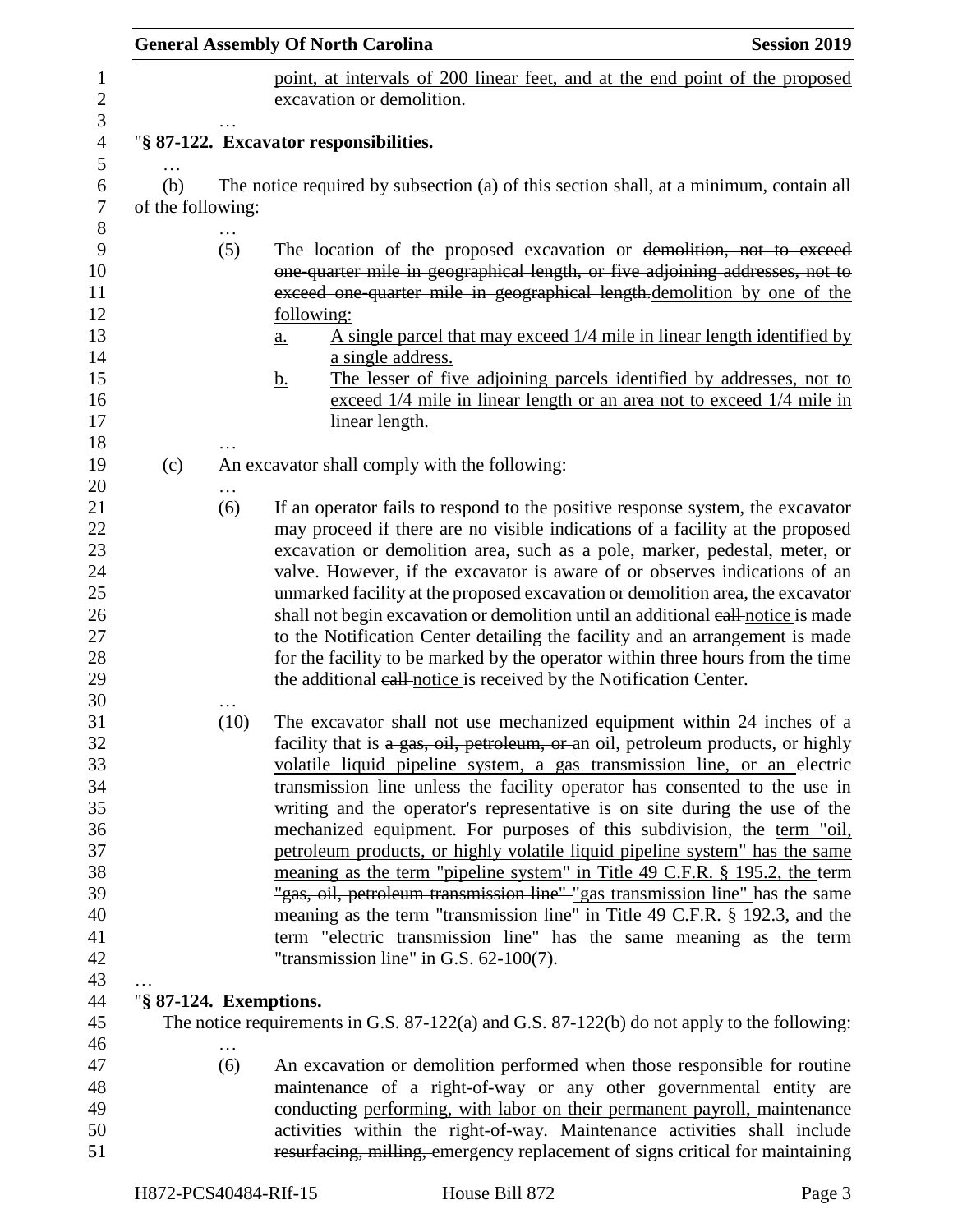|                                                                                   |                            |     | <b>General Assembly Of North Carolina</b>                                                                                                                                               | <b>Session 2019</b>                                                                                                                                                                                                                                                                                                                                                                                                                                                                   |
|-----------------------------------------------------------------------------------|----------------------------|-----|-----------------------------------------------------------------------------------------------------------------------------------------------------------------------------------------|---------------------------------------------------------------------------------------------------------------------------------------------------------------------------------------------------------------------------------------------------------------------------------------------------------------------------------------------------------------------------------------------------------------------------------------------------------------------------------------|
| 1<br>$\overline{2}$<br>3<br>$\overline{4}$<br>5<br>6<br>$\boldsymbol{7}$<br>$8\,$ |                            |     | behalf of any other governmental entity.                                                                                                                                                | safety, safety or the reshaping of shoulders and ditches to the original road<br>profile. Maintenance activities do not include the initial installation of traffic<br>signs, traffic control equipment, or guardrails-guardrails, or drainage<br>structures. The provisions of this subdivision do not apply when the<br>excavation or demolition is performed by a contractor acting on behalf of a<br>person or entity responsible for routine maintenance of a right-of-way or on |
| 9                                                                                 |                            | (9) | Pavement milling and pavement resurfacing.                                                                                                                                              |                                                                                                                                                                                                                                                                                                                                                                                                                                                                                       |
| 10                                                                                |                            |     | "§ 87-125. Notice in case of emergency excavation or demolition.                                                                                                                        |                                                                                                                                                                                                                                                                                                                                                                                                                                                                                       |
| 11<br>12                                                                          | (a)                        |     | An excavator performing an emergency excavation or demolition is not required to<br>give notice to the Notification Center as provided in G.S. 87-122. However, the excavator shall,    |                                                                                                                                                                                                                                                                                                                                                                                                                                                                                       |
| 13                                                                                |                            |     | as soon as practicable, give oral-notice to the Notification Center which shall include a description                                                                                   |                                                                                                                                                                                                                                                                                                                                                                                                                                                                                       |
| 14                                                                                |                            |     | of the circumstances justifying the emergency. The excavator may request emergency assistance                                                                                           |                                                                                                                                                                                                                                                                                                                                                                                                                                                                                       |
| 15                                                                                |                            |     | from each affected operator in locating and providing immediate protection to the facilities in the                                                                                     |                                                                                                                                                                                                                                                                                                                                                                                                                                                                                       |
| 16                                                                                | affected area.             |     |                                                                                                                                                                                         |                                                                                                                                                                                                                                                                                                                                                                                                                                                                                       |
| 17                                                                                |                            |     |                                                                                                                                                                                         |                                                                                                                                                                                                                                                                                                                                                                                                                                                                                       |
| 18                                                                                | (c)                        |     | Any person who falsely claims that an emergency exists requiring an excavation or                                                                                                       |                                                                                                                                                                                                                                                                                                                                                                                                                                                                                       |
| 19                                                                                |                            |     | demolition shall have violated the provisions of this Article, which shall be guilty of punishable                                                                                      |                                                                                                                                                                                                                                                                                                                                                                                                                                                                                       |
| 20                                                                                |                            |     | as a Class 3 misdemeanor misdemeanor and may subject the violator to the imposition of                                                                                                  |                                                                                                                                                                                                                                                                                                                                                                                                                                                                                       |
| 21                                                                                |                            |     | penalties or other action to be taken by the Board pursuant to G.S. 87-129.                                                                                                             |                                                                                                                                                                                                                                                                                                                                                                                                                                                                                       |
| 22                                                                                |                            |     |                                                                                                                                                                                         |                                                                                                                                                                                                                                                                                                                                                                                                                                                                                       |
| 23                                                                                | "§ 87-127. Design notices. |     |                                                                                                                                                                                         |                                                                                                                                                                                                                                                                                                                                                                                                                                                                                       |
| 24                                                                                | (a)                        |     | A designer may submit a design notice to the Notification Center. The design notice                                                                                                     |                                                                                                                                                                                                                                                                                                                                                                                                                                                                                       |
| 25                                                                                |                            |     | shall describe the tract or parcel of land for which the design notice has been submitted with                                                                                          |                                                                                                                                                                                                                                                                                                                                                                                                                                                                                       |
| 26<br>27                                                                          |                            |     | sufficient particularity, as defined by policies and procedures adopted by the Notification Center,<br>to allow the operator to ascertain the precise tract or parcel of land involved. |                                                                                                                                                                                                                                                                                                                                                                                                                                                                                       |
| 28                                                                                | (b)                        |     | Within 10 working days, not including the day the notice was given, after a design                                                                                                      |                                                                                                                                                                                                                                                                                                                                                                                                                                                                                       |
| 29                                                                                |                            |     | notice for a proposed project has been submitted to the Notification Center, the operator shall                                                                                         |                                                                                                                                                                                                                                                                                                                                                                                                                                                                                       |
| 30                                                                                |                            |     | respond in one of the following manners:                                                                                                                                                |                                                                                                                                                                                                                                                                                                                                                                                                                                                                                       |
| 31                                                                                |                            | (1) |                                                                                                                                                                                         | By designating the location of all facilities owned by the operator within the                                                                                                                                                                                                                                                                                                                                                                                                        |
| 32<br>33                                                                          |                            |     | in G.S. $87-121(a)$ .                                                                                                                                                                   | area of the proposed excavation designated by the design notice as provided                                                                                                                                                                                                                                                                                                                                                                                                           |
| 34                                                                                |                            | (2) |                                                                                                                                                                                         | By providing to the person submitting the design notice the best available                                                                                                                                                                                                                                                                                                                                                                                                            |
|                                                                                   |                            |     |                                                                                                                                                                                         | description of all facilities in the area designated by the design notice, which                                                                                                                                                                                                                                                                                                                                                                                                      |
|                                                                                   |                            |     |                                                                                                                                                                                         | may include drawings marked with a scale, dimensions, and reference points                                                                                                                                                                                                                                                                                                                                                                                                            |
|                                                                                   |                            |     |                                                                                                                                                                                         | for underground utilities already built in the area or other facility records that                                                                                                                                                                                                                                                                                                                                                                                                    |
|                                                                                   |                            |     | are maintained by the operator.                                                                                                                                                         |                                                                                                                                                                                                                                                                                                                                                                                                                                                                                       |
|                                                                                   |                            | (3) |                                                                                                                                                                                         | Allowing the person submitting the design notice or any other authorized                                                                                                                                                                                                                                                                                                                                                                                                              |
|                                                                                   |                            |     |                                                                                                                                                                                         | person to inspect the drawings or other records for all facilities within the                                                                                                                                                                                                                                                                                                                                                                                                         |
|                                                                                   |                            |     |                                                                                                                                                                                         | proposed area of excavation-area designated by the design notice at a location                                                                                                                                                                                                                                                                                                                                                                                                        |
|                                                                                   |                            |     | that is acceptable to the operator.                                                                                                                                                     |                                                                                                                                                                                                                                                                                                                                                                                                                                                                                       |
|                                                                                   | (c)                        |     | An operator may reject a design notice based upon homeland security considerations                                                                                                      |                                                                                                                                                                                                                                                                                                                                                                                                                                                                                       |
|                                                                                   |                            |     | pending the operator obtaining additional information confirming the legitimacy of the notice.                                                                                          |                                                                                                                                                                                                                                                                                                                                                                                                                                                                                       |
|                                                                                   |                            |     | The operator shall notify the person making the request through a design notice of the denial and                                                                                       |                                                                                                                                                                                                                                                                                                                                                                                                                                                                                       |
|                                                                                   |                            |     | may request additional information through the positive response system.                                                                                                                |                                                                                                                                                                                                                                                                                                                                                                                                                                                                                       |
|                                                                                   |                            |     |                                                                                                                                                                                         |                                                                                                                                                                                                                                                                                                                                                                                                                                                                                       |
|                                                                                   |                            |     | "§ 87-129. Underground Damage Prevention Review Board; enforcement; civil penalties.                                                                                                    |                                                                                                                                                                                                                                                                                                                                                                                                                                                                                       |
|                                                                                   | (a)                        |     | There is hereby established the Underground Damage Prevention Review Board to<br>review reports of alleged violations of this Article. The members of the Board shall be appointed      |                                                                                                                                                                                                                                                                                                                                                                                                                                                                                       |
|                                                                                   |                            |     | by the Governor. The Board shall consist of 15 members as follows:                                                                                                                      |                                                                                                                                                                                                                                                                                                                                                                                                                                                                                       |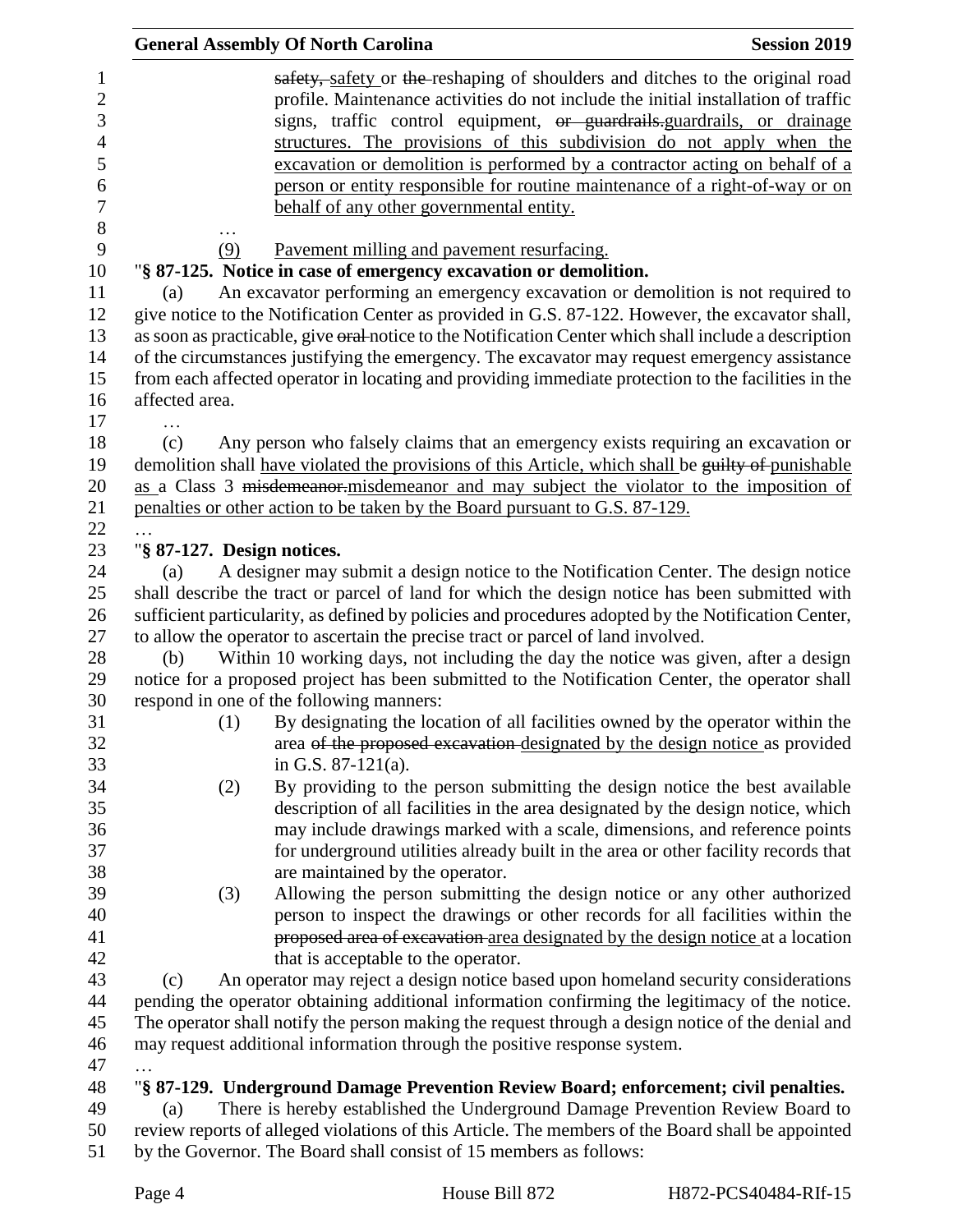|          |                   | <b>General Assembly Of North Carolina</b>                                                                                                        | <b>Session 2019</b> |
|----------|-------------------|--------------------------------------------------------------------------------------------------------------------------------------------------|---------------------|
|          | (8)               | A representative recommended by of a municipality, appointed on the<br>recommendation of the League of Municipalities;                           |                     |
|          | .<br>(12)         | A representative from a rural water system; system, appointed on the<br>recommendation of the North Carolina Rural Water Association;            |                     |
|          | (15)              | A representative from a cable eompany.company, appointed on the<br>recommendation of the North Carolina Cable Telecommunications<br>Association. |                     |
| (b)      |                   | The Notification Center shall transmit all reports of alleged violations of this Article                                                         |                     |
|          |                   | to the Board, including any information received by the Notification Center regarding the                                                        |                     |
|          |                   | report. The Board shall receive reports of alleged violations of this Article. The Board shall                                                   |                     |
|          |                   | contact persons against whom reports have been filed to inform them of the alleged violation                                                     |                     |
|          |                   | within 10 days of the filing of the report. The Board shall maintain all of the following                                                        |                     |
|          |                   | information regarding reports of alleged violations:                                                                                             |                     |
|          | (1)               | The name, address, and telephone number of the person making the report;                                                                         |                     |
|          | (2)               | The nature of the report, including the statute that is alleged to have been                                                                     |                     |
|          |                   | violated;                                                                                                                                        |                     |
|          | (3)               | Information provided by the person making the report, including                                                                                  |                     |
|          |                   | correspondence, both written and electronic, pictures, and videos; and                                                                           |                     |
|          | $\underline{(4)}$ | Information provided by the person against whom the report has been filed.                                                                       |                     |
|          |                   | including correspondence, both written and electronic, pictures, and videos.                                                                     |                     |
| (b1)     |                   | The Board shall review all reports of alleged violations of this Article and                                                                     |                     |
|          |                   | accompanying information. If the Board determines that a person has violated any provision of                                                    |                     |
|          |                   | this Article, the Board shall determine the appropriate action or penalty to impose for each such                                                |                     |
|          |                   | violation. Actions and penalties may include training, education, and a civil penalty not to exceed                                              |                     |
|          |                   | two thousand five hundred dollars (\$2,500). The Board shall approve training courses and the                                                    |                     |
|          |                   | sponsors of those training courses under this subsection. Any fees for training courses approved                                                 |                     |
|          |                   | by the Board shall be paid by the person determined to have violated this Article. The Board shall                                               |                     |
|          |                   | notify each person who is determined to have violated this Article in writing of the Board's                                                     |                     |
|          |                   | determination and the Board's recommended action or penalty. A person determined to be in                                                        |                     |
|          |                   | violation of this Article may request a hearing before the Board, after which the Board may                                                      |                     |
|          |                   | reverse or uphold its original finding. If the Board recommends a penalty, the Board shall notify                                                |                     |
|          |                   | the Utilities Commission of the recommended penalty, and the Utilities Commission shall issue                                                    |                     |
|          |                   | an order imposing the penalty.                                                                                                                   |                     |
|          |                   |                                                                                                                                                  |                     |
| (e)      |                   | The Board is authorized to employ contractors or other personnel as it may deem<br>necessary to carry out the provisions of this Article.        |                     |
| (f)      |                   | The Board shall maintain a record of reports of alleged violations of this Article                                                               |                     |
|          |                   | received under subsection (b) of this section for at least four years, including responses to such                                               |                     |
| reports. |                   |                                                                                                                                                  |                     |
| (g)      |                   | <u>On request of the Board, the Attorney General's office shall assign a legal</u>                                                               |                     |
|          |                   | representative to provide legal counsel to the Board.                                                                                            |                     |
|          |                   | "§ 87-129A. Fee to defray operating costs.                                                                                                       |                     |
|          |                   | The Board is authorized to impose an annual fee on operators in order to provide sufficient                                                      |                     |
|          |                   | moneys to fund the activities and operations of the Board in reviewing reports of alleged                                                        |                     |
|          |                   | violations of this Article. The fee shall be based on volume of notifications provided by the                                                    |                     |
|          |                   | Notification Center to an operator as compared to the total volume of notifications to all operators                                             |                     |
|          |                   | in the preceding fiscal year and shall be set at a rate determined by the Board such that the total                                              |                     |